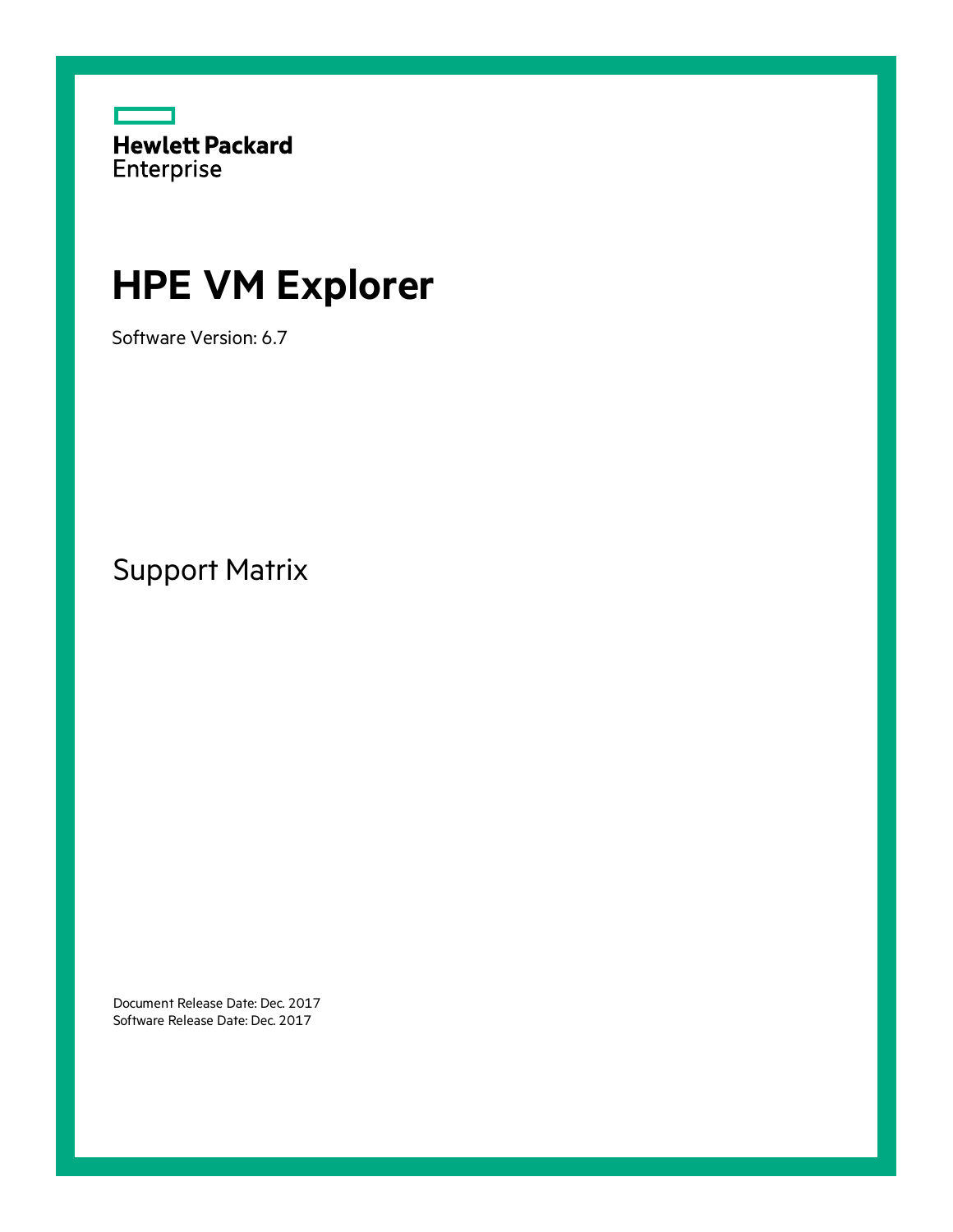### **Legal Notices**

#### **Warranty**

The only warranties for Hewlett Packard Enterprise Development LP products and services are set forth in the express warranty statements accompanying such products and services. Nothing herein should be construed as constituting an additional warranty. HPE shall not be liable for technical or editorial errors or omissions contained herein.

The information contained herein is subject to change without notice.

#### **Restricted Rights Legend**

Confidential computer software. Valid license from HPE required for possession, use or copying. Consistent with FAR 12.211 and 12.212, Commercial Computer Software, Computer Software Documentation, and Technical Data for Commercial Items are licensed to the U.S. Government under vendor's standard commercial license.

#### **Copyright Notice**

© Copyright 2017 Hewlett Packard Enterprise Development LP

#### **Trademark Notices**

Adobe™ is a trademark of Adobe Systems Incorporated.

Microsoft® and Windows® are U.S. registered trademarks of Microsoft Corporation.

UNIX® is a registered trademark of The Open Group.

This product includes an interface of the 'zlib' general purpose compression library, which is Copyright © 1995-2002 Jean-loup Gailly and Mark Adler.

### **Documentation updates**

The title page of this document contains the following identifying information:

- Software Version number, which indicates the software version.
- Document Release Date, which changes each time the document is updated.
- Software Release Date, which indicates the release date of this version of the software.

To check for recent software updates, go to <https://softwaresupport.softwaregrp.com/patches>.

To verify that you are using the most recent edition of a document, go to <https://softwaresupport.softwaregrp.com/manuals>.

This site requires that you register for an HPE Passport and sign in. To register for an HPE Passport ID, go to [https://hpp12.passport.hpe.com/hppcf/login.do.](https://hpp12.passport.hpe.com/hppcf/login.do)

You will also receive updated or new editions if you subscribe to the appropriate product support service. Contact your HPE sales representative for details.

### **Support**

Visit the HPE Software Support Online web site at [https://softwaresupport.softwaregrp.com.](https://softwaresupport.softwaregrp.com/)

This web site provides contact information and details about the products, services, and support that HPE Software offers.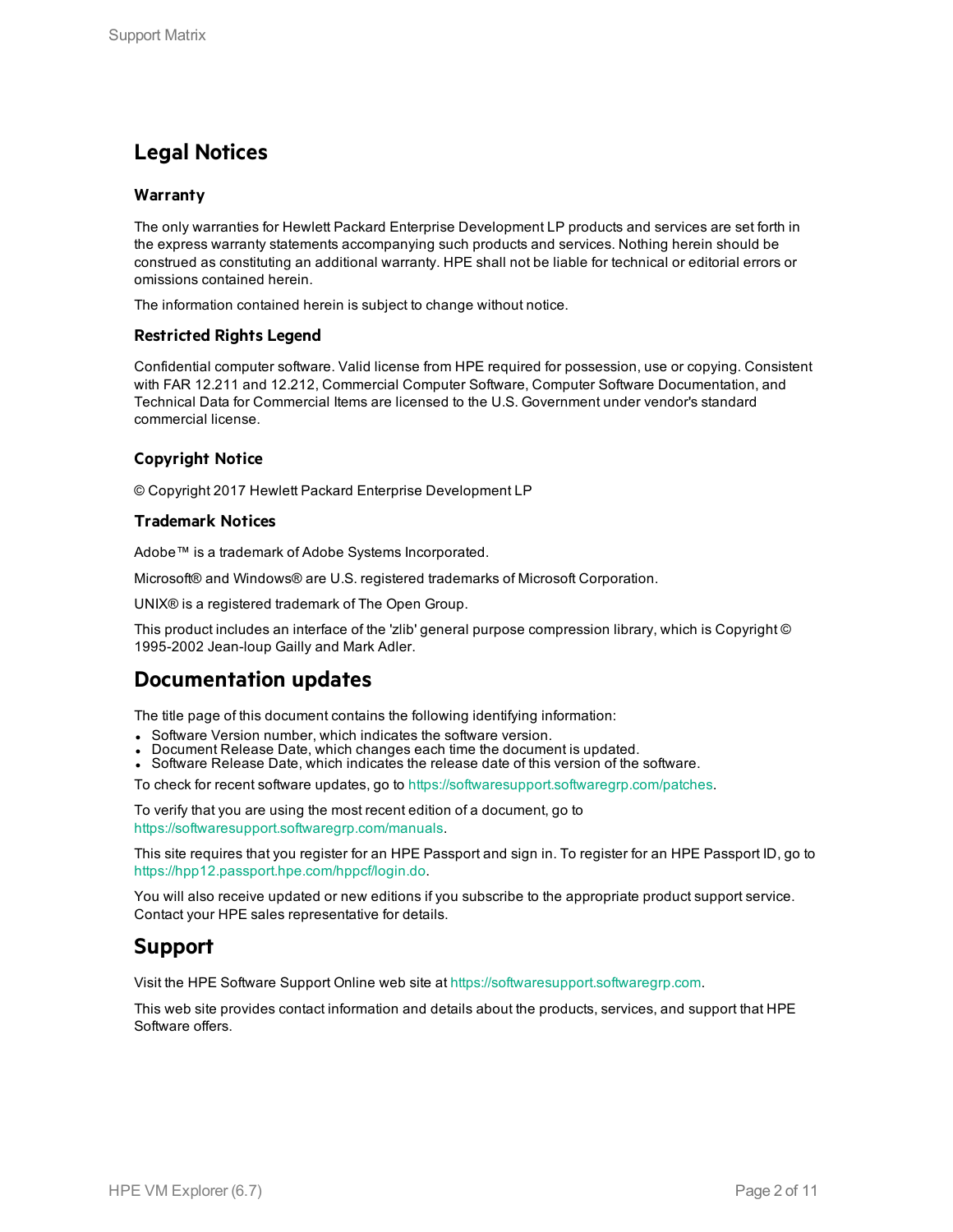HPE Software online support provides customer self-solve capabilities. It provides a fast and efficient way to access interactive technical support tools needed to manage your business. As a valued support customer, you can benefit by using the support web site to:

- Search for knowledge documents of interest
- Submit and track support cases and enhancement requests
- Download software patches
- Access product documentation
- Manage support contracts
- Look up HPE support contacts
- Review information about available services
- Enter into discussions with other software customers
- Research and register for software training

Most of the support areas require that you register as an HPE Passport user and sign in. Many also require a support contract.

To register for an HPE Passport ID, go to <https://hpp12.passport.hpe.com/hppcf/login.do>.

To find more information about access levels, go to [https://softwaresupport.softwaregrp.com/access-levels.](https://softwaresupport.softwaregrp.com/access-levels)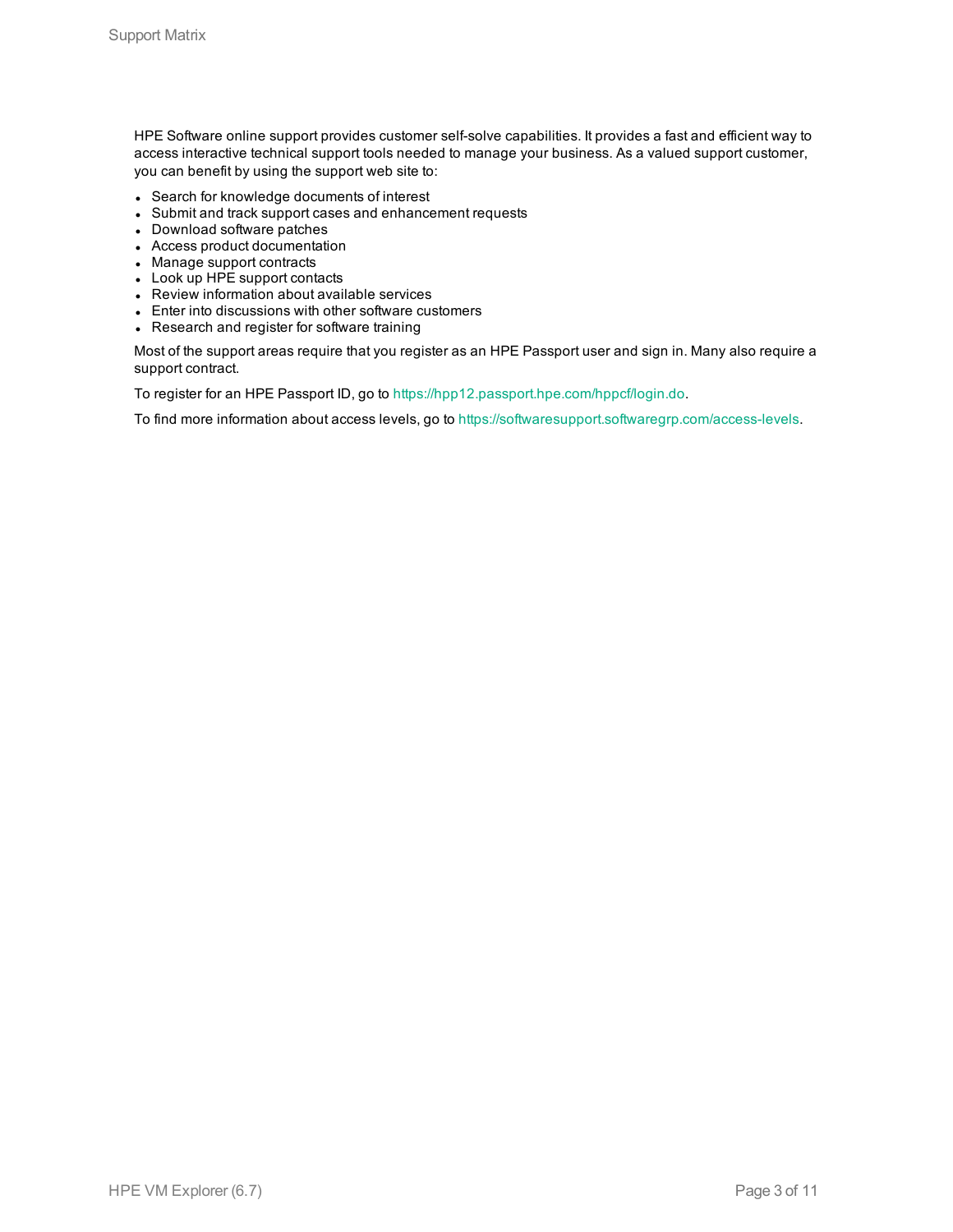# **Contents**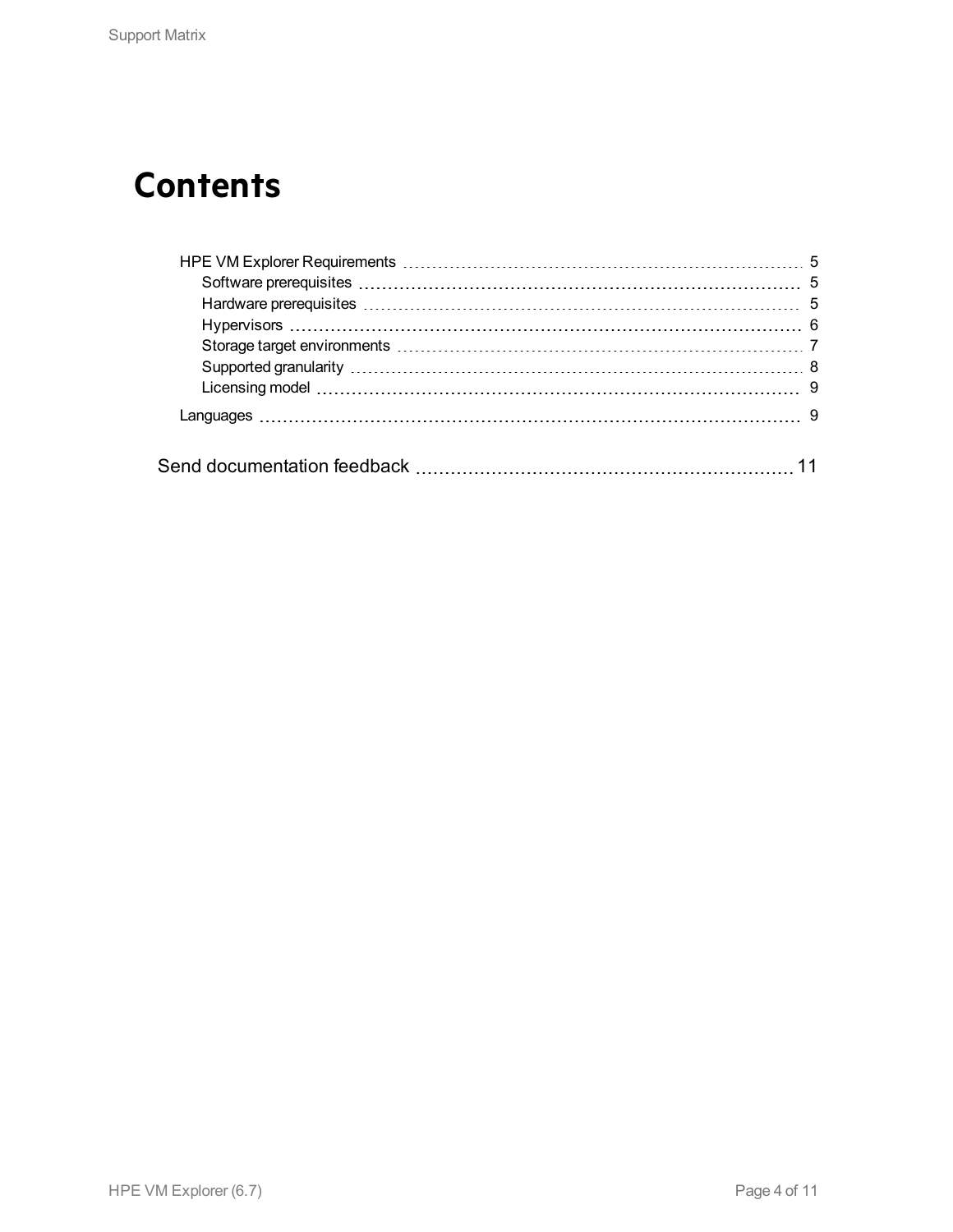# <span id="page-4-0"></span>**HPE VM Explorer Requirements**

<span id="page-4-1"></span>This section provides information about the software and hardware prerequisites for installing and running VM Explorer.

## **Software prerequisites**

The following categories of software prerequisites are required for the computer or Virtual Machine where you want to run HPE VM Explorer:

| <b>Software Prerequisites</b> |                        | <b>HPE VM Explorer</b> |            |            |            |            |  |
|-------------------------------|------------------------|------------------------|------------|------------|------------|------------|--|
|                               |                        | 6.3                    | 6.4        | 6.5        | 6.6        | 6.7        |  |
|                               | <b>Mozilla Firefox</b> | $\sqrt{}$              | $\sqrt{ }$ | $\sqrt{ }$ | $\sqrt{}$  | $\sqrt{ }$ |  |
| Google Chrome                 | $\sqrt{}$              | $\sqrt{ }$             | $\sqrt{ }$ | $\sqrt{}$  | $\sqrt{ }$ |            |  |
|                               | Microsoft Edge         | $\sqrt{}$              | $\sqrt{ }$ | $\sqrt{ }$ | $\sqrt{}$  | $\sqrt{}$  |  |
| <b>Browsers</b>               | Opera                  | $\sqrt{}$              | $\sqrt{ }$ | $\sqrt{ }$ | $\sqrt{}$  | $\sqrt{}$  |  |
|                               | Internet Explorer 11   | $\sqrt{}$              | $\sqrt{}$  | $\sqrt{ }$ | $\sqrt{}$  | $\sqrt{ }$ |  |
|                               | Windows Server 2016    | $\sqrt{}$              | $\sqrt{ }$ | $\sqrt{ }$ | $\sqrt{}$  | $\sqrt{ }$ |  |
| <b>Windows</b><br>operating   | Windows Server 2012 R2 | $\sqrt{2}$             | $\sqrt{ }$ | $\sqrt{ }$ | $\sqrt{}$  | $\sqrt{ }$ |  |
| system                        | Windows Server 2012    | $\sqrt{}$              | $\sqrt{ }$ | $\sqrt{ }$ | $\sqrt{}$  | $\sqrt{}$  |  |
|                               | Windows Server 2008 R2 | $\sqrt{}$              | $\sqrt{ }$ | $\sqrt{ }$ | $\sqrt{}$  | $\sqrt{ }$ |  |
| .NET<br><b>Framework</b>      | 4.6.2 or later         | $\sqrt{}$              | $\sqrt{ }$ | $\sqrt{ }$ | $\sqrt{ }$ | N          |  |

## <span id="page-4-2"></span>**Hardware prerequisites**

In order to install and run HPE VM Explorer 6.7, your local computer needs to meet the following hardware requirements:

- CPU 2 GHz x64 or higher
- $-8$  GB RAM
- 1 GB free disk space for installation
- 100 MB/s or higher network connection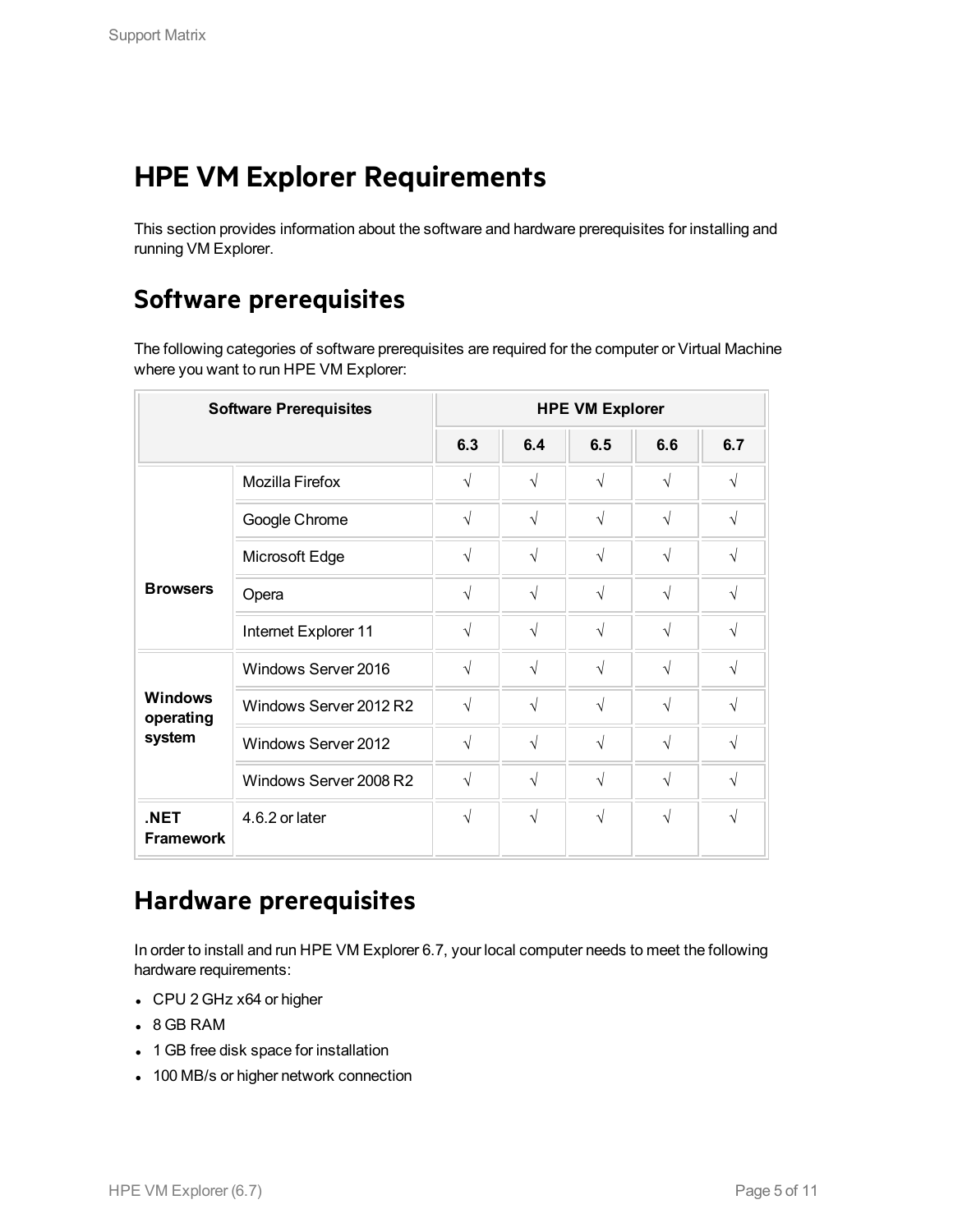## <span id="page-5-0"></span>**Hypervisors**

You need one of the following hypervisors in order to create and perform operations with Virtual Machines using HPE VM Explorer (all hypervisors function as storage target environments as well):

| <b>Hypervisors</b>          |                                                          | <b>HPE VM Explorer</b> |            |            |            |            |  |  |
|-----------------------------|----------------------------------------------------------|------------------------|------------|------------|------------|------------|--|--|
|                             |                                                          | 6.3                    | 6.4        | 6.5        | 6.6        | 6.7        |  |  |
|                             | VMware ESXi 6.5                                          | $\sqrt{}$              | $\sqrt{ }$ | $\sqrt{}$  | $\sqrt{ }$ | $\sqrt{}$  |  |  |
|                             | VMware ESXi 6.0                                          | $\sqrt{ }$             | $\sqrt{ }$ | $\sqrt{ }$ | $\sqrt{ }$ | $\sqrt{ }$ |  |  |
|                             | VMware ESXi 5.5                                          | $\sqrt{}$              | $\sqrt{ }$ | $\sqrt{ }$ | $\sqrt{ }$ | $\sqrt{ }$ |  |  |
|                             | VMware ESXi 5.1                                          | $\sqrt{}$              | $\sqrt{ }$ | $\sqrt{ }$ | $\sqrt{}$  |            |  |  |
| <b>ESX/ESXi</b>             | VMware ESXi 5.0                                          | $\sqrt{}$              | $\sqrt{ }$ | $\sqrt{ }$ | $\sqrt{ }$ |            |  |  |
|                             | VMware ESX/ESXi<br>4.1                                   | $\sqrt{ }$             | $\sqrt{ }$ | $\sqrt{ }$ | $\sqrt{ }$ |            |  |  |
|                             | VMware ESX/ESXi<br>4.0                                   | $\sqrt{ }$             | $\sqrt{ }$ | $\sqrt{ }$ | $\sqrt{ }$ |            |  |  |
|                             | <b>VMware ESXi Free</b><br>6.5                           | $\sqrt{ }$             | $\sqrt{ }$ | $\sqrt{ }$ | $\sqrt{ }$ | $\sqrt{ }$ |  |  |
|                             | <b>VMware ESXi Free</b><br>6.0                           | $\sqrt{ }$             | $\sqrt{ }$ | $\sqrt{ }$ | $\sqrt{ }$ | $\sqrt{ }$ |  |  |
|                             | 6.5                                                      | $\sqrt{ }$             | $\sqrt{ }$ | $\sqrt{ }$ | $\sqrt{ }$ | $\sqrt{ }$ |  |  |
| vCenter                     | 6.0                                                      | $\sqrt{ }$             | $\sqrt{ }$ | $\sqrt{ }$ | $\sqrt{ }$ | $\sqrt{}$  |  |  |
|                             | 5.5                                                      | $\sqrt{ }$             | $\sqrt{ }$ | $\sqrt{ }$ | $\sqrt{ }$ | $\sqrt{}$  |  |  |
|                             | 5.1                                                      | $\sqrt{}$              | $\sqrt{ }$ | $\sqrt{ }$ | $\sqrt{}$  |            |  |  |
|                             | 5.0                                                      | $\sqrt{ }$             | $\sqrt{ }$ | $\sqrt{ }$ | $\sqrt{}$  |            |  |  |
|                             | Hyper-V Server 2016                                      | $\sqrt{ }$             | $\sqrt{ }$ | $\sqrt{ }$ | $\sqrt{ }$ | $\sqrt{ }$ |  |  |
| <b>Microsoft</b><br>Hyper-V | Hyper-V Server 2012<br>R <sub>2</sub>                    | $\sqrt{ }$             | $\sqrt{ }$ | $\sqrt{ }$ | $\sqrt{2}$ | $\sqrt{ }$ |  |  |
|                             | Hyper-V Server 2012                                      | $\sqrt{ }$             | $\sqrt{ }$ | $\sqrt{ }$ | $\sqrt{ }$ | $\sqrt{ }$ |  |  |
|                             | Hyper-V Server 2008<br>R <sub>2</sub> (SP <sub>1</sub> ) | $\sqrt{}$              | $\sqrt{ }$ | $\sqrt{}$  | $\sqrt{}$  | $\sqrt{}$  |  |  |

**NOTE:** All Hyper-V versions require .NET Framework 4.6.2. Also, the free editions of ESXi 4.0/4.1/5.0/5.1 and 5.5 are not supported for HPE VM Explorer.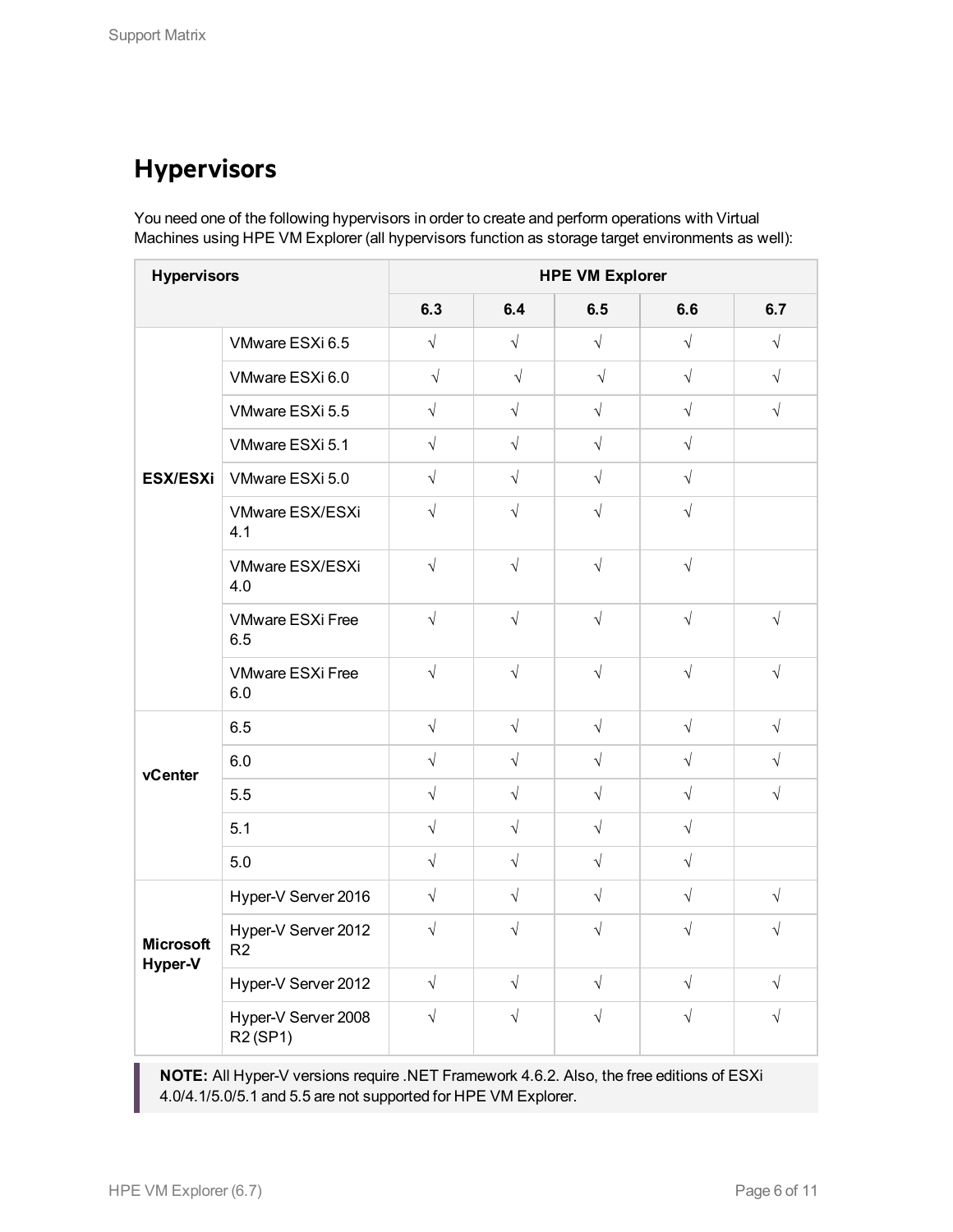# <span id="page-6-0"></span>**Storage target environments**

You can perform backups and restores with HPE VM Explorer using the following storage targets:

|                                        |                                                                                                | <b>HPE VM Explorer</b> |            |            |            |            |            |
|----------------------------------------|------------------------------------------------------------------------------------------------|------------------------|------------|------------|------------|------------|------------|
| <b>Storage Targets</b>                 |                                                                                                |                        | 6.3        | 6.4        | 6.5        | 6.6        | 6.7        |
|                                        |                                                                                                | 6.1                    |            |            |            |            | $\sqrt{}$  |
|                                        | OpenBSD                                                                                        | 6.0.x                  |            | $\sqrt{}$  | $\sqrt{}$  | $\sqrt{}$  | $\sqrt{}$  |
|                                        | FreeBSD                                                                                        | 11.x                   |            | $\sqrt{}$  | $\sqrt{}$  | $\sqrt{}$  | $\sqrt{}$  |
| Linux (server<br>operating<br>system*) | Ubuntu                                                                                         | 16.04.x,<br>17         | $\sqrt{}$  | $\sqrt{}$  | $\sqrt{}$  | $\sqrt{}$  | $\sqrt{}$  |
|                                        | CentOS                                                                                         | 7.x                    | $\sqrt{}$  | $\sqrt{2}$ | $\sqrt{}$  | $\sqrt{}$  | $\sqrt{}$  |
|                                        | openSUSE                                                                                       | 42.2.x                 | $\sqrt{}$  | $\sqrt{2}$ | $\sqrt{}$  | $\sqrt{}$  | $\sqrt{}$  |
|                                        | Debian                                                                                         | 8.x, 9                 | $\sqrt{}$  | $\sqrt{2}$ | $\sqrt{}$  | $\sqrt{}$  | $\sqrt{}$  |
|                                        | Fedora                                                                                         | 25.x, 26               | $\sqrt{}$  | $\sqrt{2}$ | $\sqrt{}$  | $\sqrt{}$  | $\sqrt{}$  |
| <b>Tape libraries</b><br>/ autoloaders | HPE StoreEver 1/8 G2 Tape<br>Autoloader                                                        |                        | $\sqrt{}$  | $\sqrt{}$  | $\sqrt{}$  | $\sqrt{2}$ | $\sqrt{}$  |
|                                        | HPE StoreEver MSL2024                                                                          |                        | $\sqrt{}$  | $\sqrt{}$  | $\sqrt{}$  | $\sqrt{}$  | $\sqrt{}$  |
|                                        | HPE StoreEver MSL4048                                                                          |                        | $\sqrt{}$  | $\sqrt{}$  | $\sqrt{}$  | $\sqrt{}$  | $\sqrt{}$  |
|                                        | HPE StoreEver MSL6480                                                                          |                        | $\sqrt{}$  | $\sqrt{}$  | $\sqrt{}$  | $\sqrt{}$  | $\sqrt{}$  |
|                                        | HPE StoreEver MSL8096                                                                          |                        | $\sqrt{}$  | $\sqrt{}$  | $\sqrt{}$  | $\sqrt{}$  | $\sqrt{}$  |
|                                        | <b>HPE StoreOnce VTL</b>                                                                       |                        | $\sqrt{}$  | $\sqrt{2}$ | $\sqrt{}$  | $\sqrt{2}$ | $\sqrt{}$  |
|                                        | Dell PowerVault 124T                                                                           |                        | $\sqrt{}$  | $\sqrt{2}$ | $\sqrt{}$  | $\sqrt{}$  | $\sqrt{}$  |
| <b>Storage</b>                         | HPE 3PAR StoreServ, OS<br>Version 3.1.3                                                        |                        |            |            |            |            | $\sqrt{ }$ |
| systems                                | EMC ScaleIO 1.32                                                                               |                        | $\sqrt{ }$ | $\sqrt{}$  | $\sqrt{ }$ | $\sqrt{}$  | $\sqrt{}$  |
|                                        | HPE StoreVirtual VSA 12.6                                                                      |                        |            | $\sqrt{}$  | $\sqrt{}$  | $\sqrt{}$  | $\sqrt{ }$ |
| Deduplicating<br>storage               | <b>HPE StoreOnce Catalyst</b><br>(firmware version: 3.16 or<br>later). Both Ethernet and Fibre |                        |            |            | $\sqrt{}$  | $\sqrt{ }$ | $\sqrt{}$  |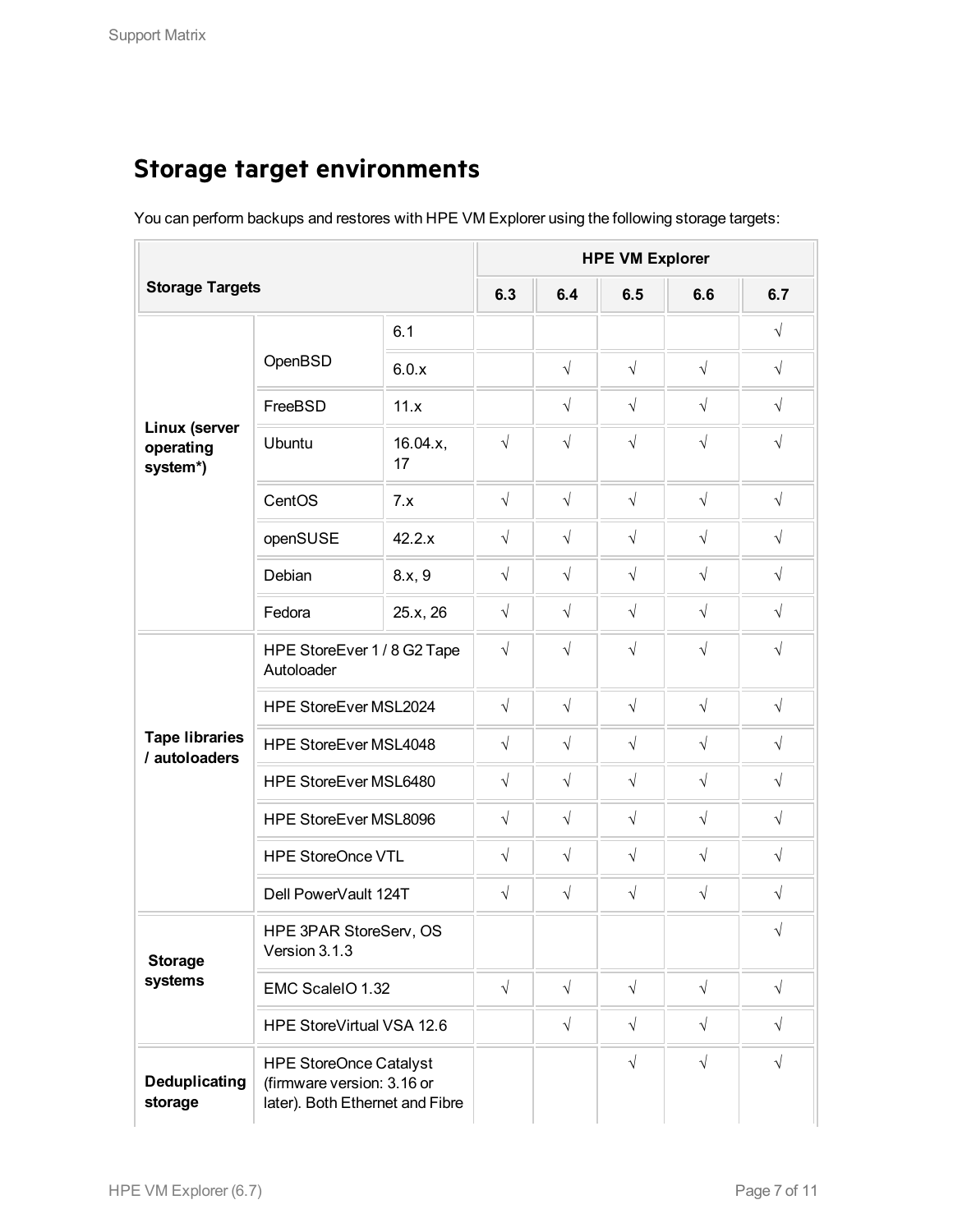| <b>Storage Targets</b>  |                                             | <b>HPE VM Explorer</b> |            |     |     |     |  |
|-------------------------|---------------------------------------------|------------------------|------------|-----|-----|-----|--|
|                         |                                             | 6.3                    | 6.4        | 6.5 | 6.6 | 6.7 |  |
|                         | Channel (FC) connectivity are<br>supported. |                        |            |     |     |     |  |
|                         | Amazon S3                                   | $\sqrt{}$              | $\sqrt{ }$ | V   | V   | V   |  |
|                         | S3 Compatible                               | $\sqrt{}$              | $\sqrt{ }$ | N   | V   | N   |  |
| <b>Cloud</b><br>storage | OpenStack                                   | V                      | V          | N   | V   | V   |  |
|                         | Rackspace                                   | $\sqrt{}$              | $\sqrt{ }$ | N   | N   | N   |  |
|                         | Microsoft Azure                             | V                      | $\sqrt{}$  | N   | N   | N   |  |

**NOTE:** \*Even though not officially supported, HPE VM Explorer may work with more Linux versions than listed here.

\*\* HPE VM Explorer requires barcodes on every tape (which means, no support for standalone tape drives, or libraries without labeled media). HPE VM Explorer does not currently work with mixed media partitions. HPE VM Explorer does not support WORM media. HPE VM Explorer does not currently support Cleaning tapes.

## <span id="page-7-0"></span>**Supported granularity**

You can perform granular backup and restore operations with HPE VM Explorer using the following software infrastructure:

| <b>Supported Granularity</b>                         |                                    | <b>HPE VM Explorer</b> |     |     |     |     |  |  |
|------------------------------------------------------|------------------------------------|------------------------|-----|-----|-----|-----|--|--|
|                                                      |                                    | 6.3                    | 6.4 | 6.5 | 6.6 | 6.7 |  |  |
|                                                      | <b>MES 2016 CU5</b>                |                        |     |     |     |     |  |  |
| <b>Microsoft</b><br><b>Exchange</b><br><b>Server</b> | <b>MES 2016 CU4</b><br>and earlier |                        |     |     |     |     |  |  |
|                                                      | <b>MES 2013</b>                    |                        |     |     |     |     |  |  |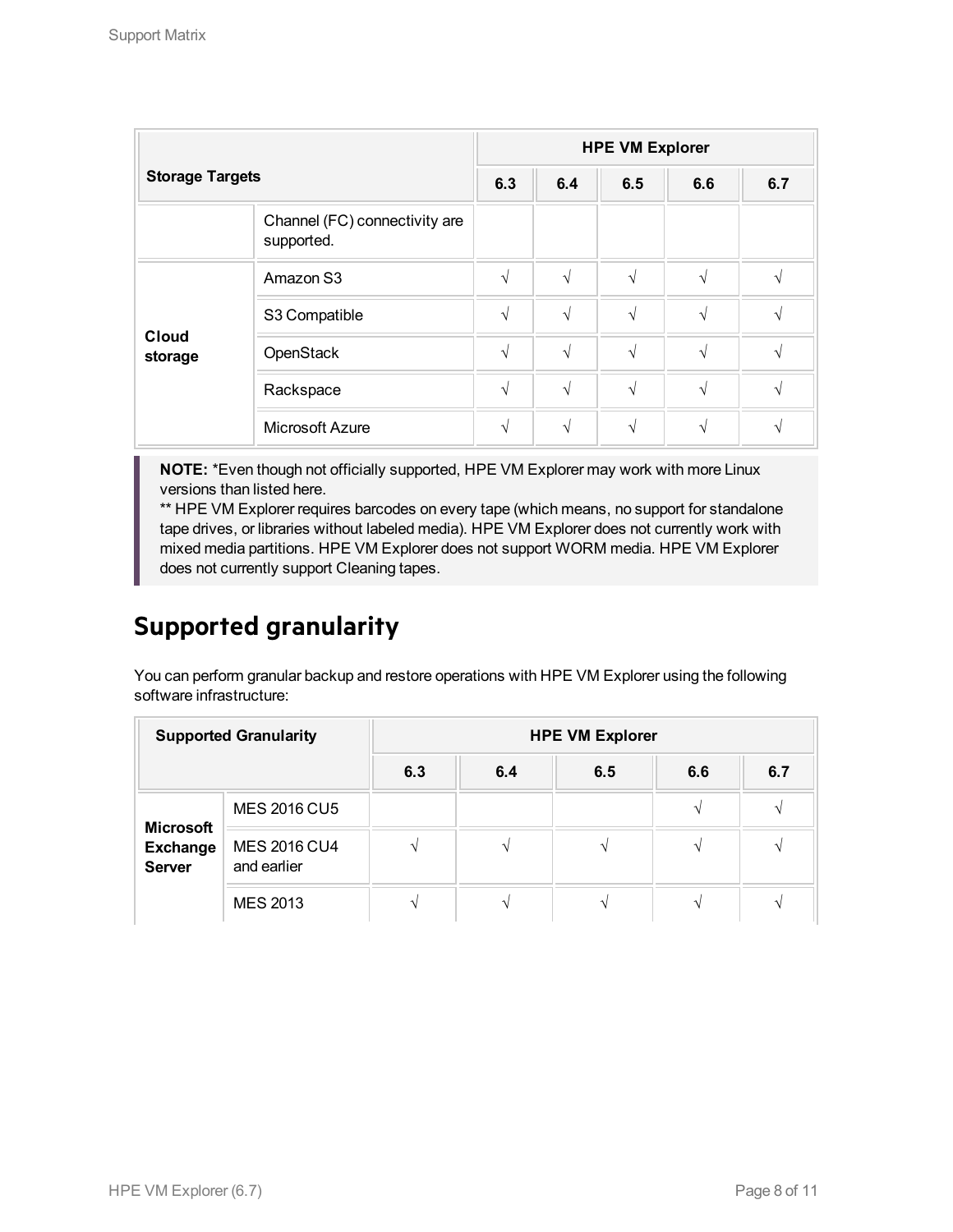| <b>Supported Granularity</b>  |              | <b>HPE VM Explorer</b> |              |                         |                   |               |               |  |
|-------------------------------|--------------|------------------------|--------------|-------------------------|-------------------|---------------|---------------|--|
|                               |              |                        | 6.3          | 6.4                     | 6.5               | 6.6           | 6.7           |  |
|                               | <b>NTFS</b>  |                        | V            | V                       | اد                | N             | ٦Ι            |  |
|                               | <b>FAT32</b> |                        | N            | N                       | $\sqrt{ }$        | $\sqrt{ }$    | N             |  |
|                               | <b>LVM</b>   |                        | $\sqrt{ }$   | $\overline{\mathbf{v}}$ | $\mathbf{\hat{}}$ | $\sqrt{ }$    | ٦             |  |
| <b>Granular</b><br>file level | <b>EXT</b>   | $\overline{2}$         | N            | N                       | $\mathcal{A}$     | $\mathcal{L}$ | $\mathcal{L}$ |  |
| restore<br>file               |              | $\mathbf{3}$           | N            | V                       | N                 | $\sqrt{ }$    | ٦Ι            |  |
| systems                       |              | 4 (32 bit)             | N            | N                       | $\sqrt{ }$        | $\sqrt{ }$    | N             |  |
|                               |              | 4 (64 bit)             | $\mathbf{v}$ | À,                      |                   |               |               |  |
|                               | <b>XFS</b>   |                        |              |                         |                   |               |               |  |

**NOTE:** Granular recovery from cloud backups requires the Enterprise Edition of HPE VM Explorer.

## <span id="page-8-0"></span>**Licensing model**

The following licensing models apply to HPE VM Explorer:

| <b>Requirements</b> |                     | <b>HPE VM Explorer</b> |     |     |     |     |  |  |
|---------------------|---------------------|------------------------|-----|-----|-----|-----|--|--|
|                     |                     | 6.3                    | 6.4 | 6.5 | 6.6 | 6.7 |  |  |
| Licensing           | Legacy license      |                        |     |     |     |     |  |  |
|                     | <b>HPE AutoPass</b> |                        |     |     |     |     |  |  |

# <span id="page-8-1"></span>**Languages**

HPE VM Explorer is available to you with the User Interface translated into the following languages:

| Language | <b>HPE VM Explorer</b> |     |     |     |        |  |  |
|----------|------------------------|-----|-----|-----|--------|--|--|
|          | 6.3                    | 6.4 | 6.5 | 6.6 | 6.7    |  |  |
| English  |                        |     |     |     |        |  |  |
| French   | -                      |     |     |     | $\sim$ |  |  |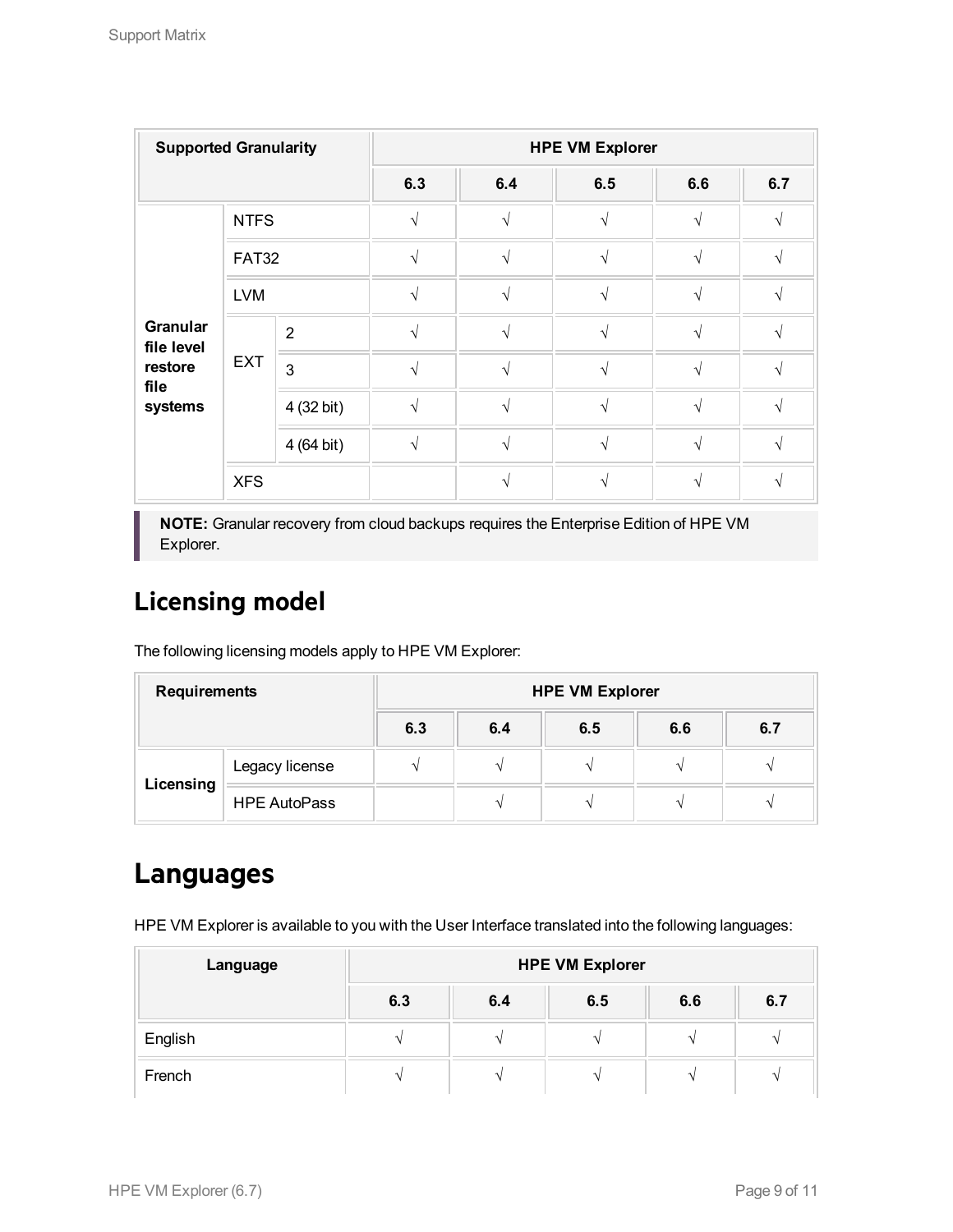| Language             | <b>HPE VM Explorer</b> |     |               |     |     |  |
|----------------------|------------------------|-----|---------------|-----|-----|--|
|                      | 6.3                    | 6.4 | 6.5           | 6.6 | 6.7 |  |
| German               |                        |     |               |     |     |  |
| Italian              |                        |     | $\mathcal{L}$ |     |     |  |
| Spanish              |                        |     | $\Delta$      |     |     |  |
| Japanese             |                        |     | $\mathbf{A}$  |     |     |  |
| Russian              |                        |     | $\Delta$      |     |     |  |
| Chinese-simplified   |                        |     |               |     |     |  |
| Portuguese-Brazilian |                        |     |               |     |     |  |